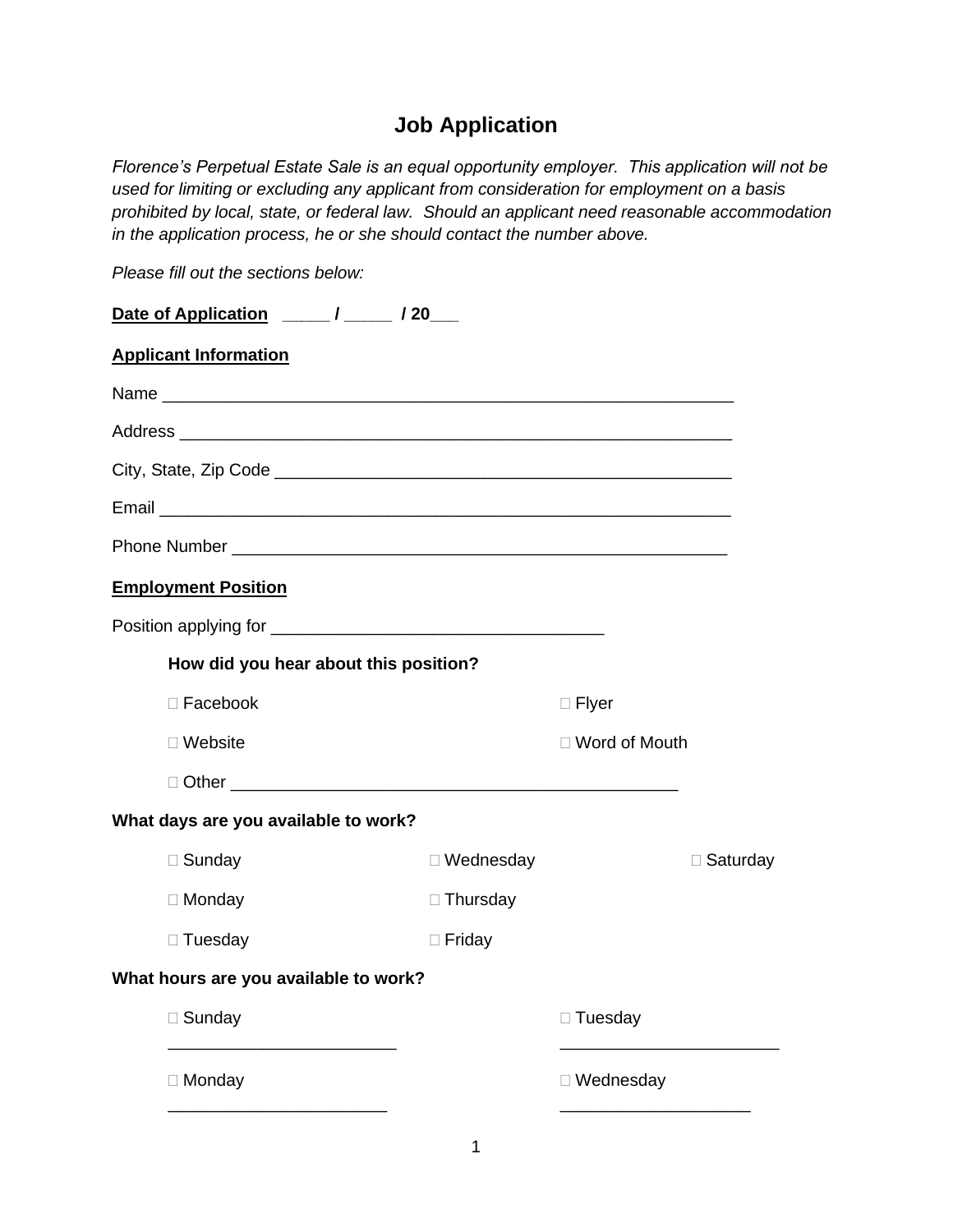| $\Box$ Thursday             |                                                                                                                                                                                                            |
|-----------------------------|------------------------------------------------------------------------------------------------------------------------------------------------------------------------------------------------------------|
| $\Box$ Friday               |                                                                                                                                                                                                            |
|                             | On what date can you start working if you are hired? ____/ ____/ 20___                                                                                                                                     |
| <b>Personal Information</b> |                                                                                                                                                                                                            |
|                             | Have you ever applied to <i>Florence's Perpetual Estate Sale</i> before? □ Yes<br>$\Box$ No                                                                                                                |
|                             |                                                                                                                                                                                                            |
|                             | Are you a U.S. Citizen or approved to work in the United States? □ Yes<br>$\Box$ No                                                                                                                        |
|                             | What document can you provide of citizenship or legal status? __________________                                                                                                                           |
|                             | Have you ever been convicted of a criminal offense (felony or misdemeanor)? $\Box$ Yes<br>$\Box$ No                                                                                                        |
| of case:                    | If yes, please state the nature of the crime(s), when and where convicted and disposition                                                                                                                  |
|                             | ,我们也不能在这里的人,我们也不能在这里的人,我们也不能在这里的人,我们也不能在这里的人,我们也不能在这里的人,我们也不能在这里的人,我们也不能在这里的人,我们也                                                                                                                          |
|                             | <u> 1989 - Johann Stoff, deutscher Stoff, der Stoff, der Stoff, der Stoff, der Stoff, der Stoff, der Stoff, der S</u><br>,我们也不能在这里的人,我们也不能在这里的人,我们也不能在这里的人,我们也不能在这里的人,我们也不能在这里的人,我们也不能在这里的人,我们也不能在这里的人,我们也 |
|                             | (Alata) Ala anglianat will be glanical angela magnetical dia tanggang ang mala at ang dating at a substigal i                                                                                              |

(Note: No applicant will be denied employment solely on the grounds of conviction of a criminal offense. The date of the offense, the nature of the offense, including any significant details that affect the description of the event, and the surrounding circumstances and the relevance of the offense to the position applied for may, however be considered.)

#### **Job Skills/Qualifications**

Please list below the skills and qualifications that you possess for the position for which you are applying:

\_\_\_\_\_\_\_\_\_\_\_\_\_\_\_\_\_\_\_\_\_\_\_\_\_\_\_\_\_\_\_\_\_\_\_\_\_\_\_\_\_\_\_\_\_\_\_\_\_\_\_\_\_\_\_\_\_\_\_\_\_\_\_\_\_\_\_\_\_\_\_\_\_\_\_\_ \_\_\_\_\_\_\_\_\_\_\_\_\_\_\_\_\_\_\_\_\_\_\_\_\_\_\_\_\_\_\_\_\_\_\_\_\_\_\_\_\_\_\_\_\_\_\_\_\_\_\_\_\_\_\_\_\_\_\_\_\_\_\_\_\_\_\_\_\_\_\_\_\_\_\_\_ \_\_\_\_\_\_\_\_\_\_\_\_\_\_\_\_\_\_\_\_\_\_\_\_\_\_\_\_\_\_\_\_\_\_\_\_\_\_\_\_\_\_\_\_\_\_\_\_\_\_\_\_\_\_\_\_\_\_\_\_\_\_\_\_\_\_\_\_\_\_\_\_\_\_\_\_ \_\_\_\_\_\_\_\_\_\_\_\_\_\_\_\_\_\_\_\_\_\_\_\_\_\_\_\_\_\_\_\_\_\_\_\_\_\_\_\_\_\_\_\_\_\_\_\_\_\_\_\_\_\_\_\_\_\_\_\_\_\_\_\_\_\_\_\_\_\_\_\_\_\_\_\_ \_\_\_\_\_\_\_\_\_\_\_\_\_\_\_\_\_\_\_\_\_\_\_\_\_\_\_\_\_\_\_\_\_\_\_\_\_\_\_\_\_\_\_\_\_\_\_\_\_\_\_\_\_\_\_\_\_\_\_\_\_\_\_\_\_\_\_\_\_\_\_\_\_\_\_\_

(Note: Florence's Perpetual Estate Sale complies with the ADA and considers reasonable accommodation measures that may be necessary for eligible applicants/employees to perform essential functions.)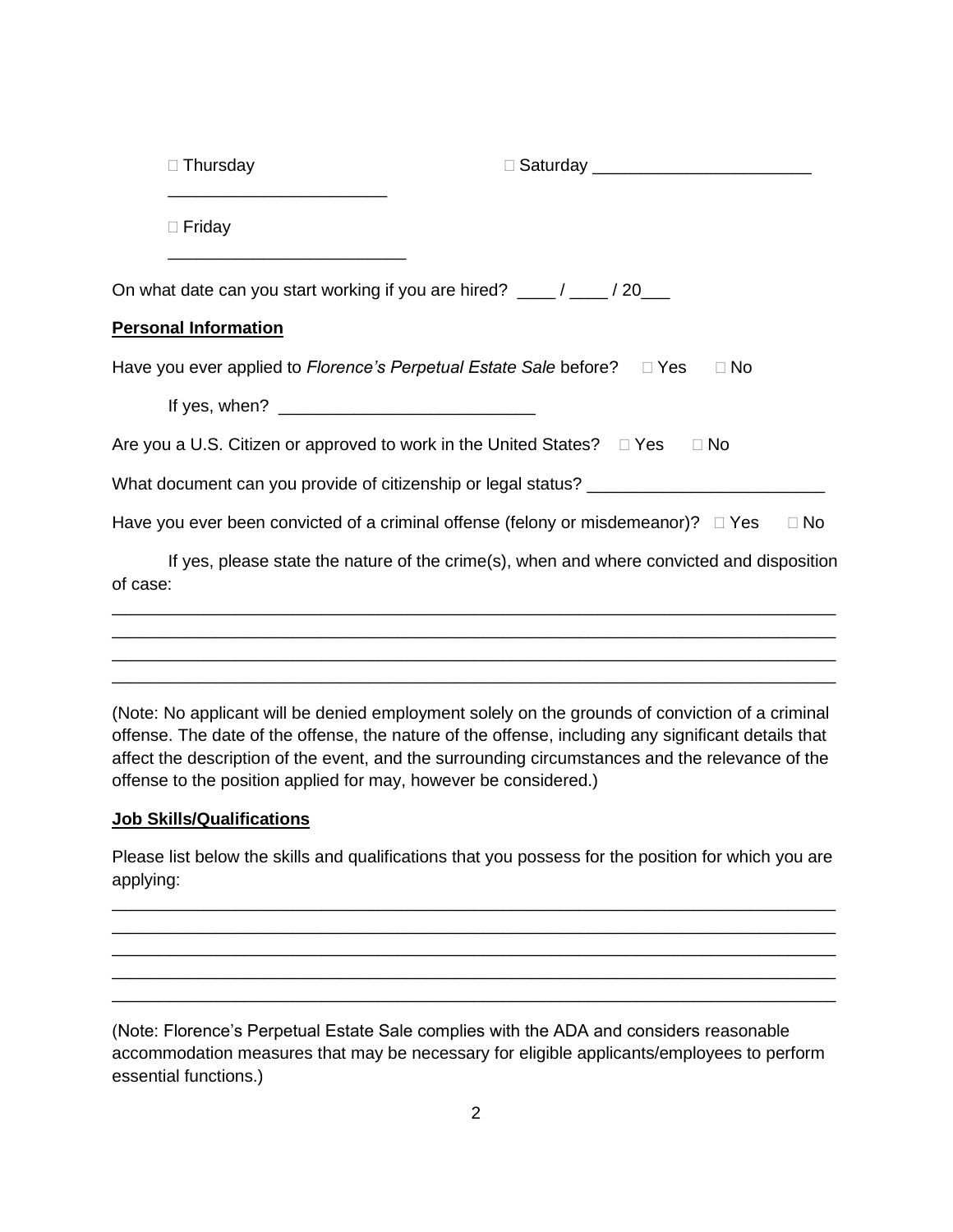## **Education and Training**

| <b>High School</b>       |                        |                       |               |
|--------------------------|------------------------|-----------------------|---------------|
| Name                     | Location (City, State) | <b>Year Graduated</b> | Degree Earned |
|                          |                        |                       |               |
| <b>College</b>           |                        |                       |               |
| Name                     | Location (City, State) | <b>Year Graduated</b> | Degree Earned |
|                          |                        |                       |               |
| <b>Vocational School</b> |                        |                       |               |
| Name                     | Location (City, State) | <b>Year Graduated</b> | Degree Earned |
|                          |                        |                       |               |
| <b>Other</b>             |                        |                       |               |
| Name                     | Location (City, State) | <b>Year Graduated</b> | Degree Earned |
|                          |                        |                       |               |
|                          |                        |                       |               |

### **Military**

| Are you a member of the Armed Services?       | $\sqcap$ Yes $\sqcap$<br>$\Box$ No                                            |
|-----------------------------------------------|-------------------------------------------------------------------------------|
| If yes, what Branch of the Military?          |                                                                               |
| What was your military rank when discharged?  |                                                                               |
| How many years did you serve in the military? |                                                                               |
|                                               | What military skills do you possess that would be an asset for this position? |
|                                               |                                                                               |

\_\_\_\_\_\_\_\_\_\_\_\_\_\_\_\_\_\_\_\_\_\_\_\_\_\_\_\_\_\_\_\_\_\_\_\_\_\_\_\_\_\_\_\_\_\_\_\_\_\_\_\_\_\_\_\_\_\_\_\_\_\_\_\_\_\_\_\_\_\_\_\_

\_\_\_\_\_\_\_\_\_\_\_\_\_\_\_\_\_\_\_\_\_\_\_\_\_\_\_\_\_\_\_\_\_\_\_\_\_\_\_\_\_\_\_\_\_\_\_\_\_\_\_\_\_\_\_\_\_\_\_\_\_\_\_\_\_\_\_\_\_\_\_\_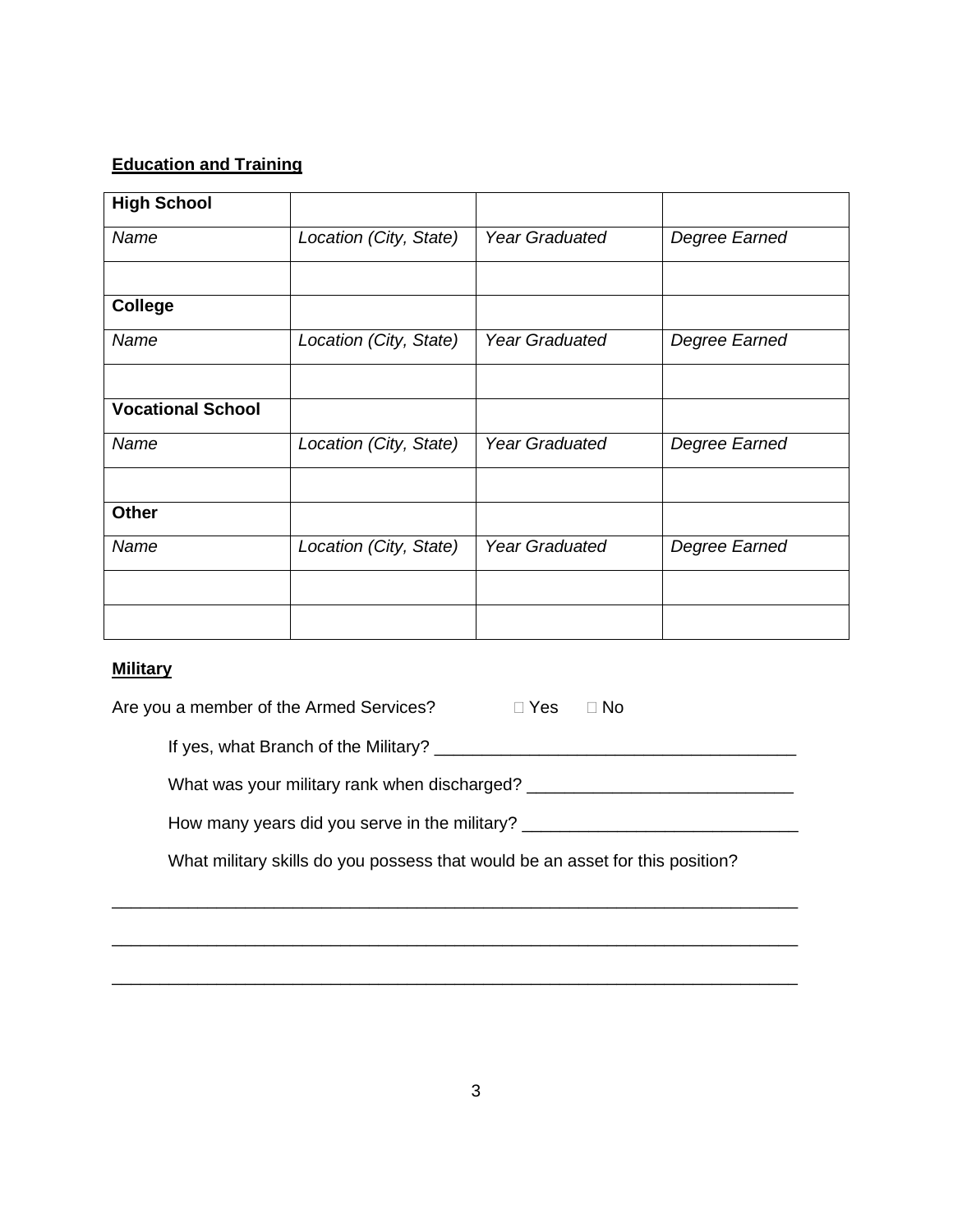### **Employment**

| Job Title:               |                                                                                                                      |
|--------------------------|----------------------------------------------------------------------------------------------------------------------|
| <b>Supervisor Name:</b>  |                                                                                                                      |
| <b>Employer Address:</b> | <u> 2000 - Jan James James Barnett, amerikansk politik (d. 1888)</u>                                                 |
|                          |                                                                                                                      |
|                          |                                                                                                                      |
| Dates Employed:          | <u> 1988 - Johann John Stein, marwolaethau (b. 1988)</u>                                                             |
|                          |                                                                                                                      |
|                          |                                                                                                                      |
| Job Title:               |                                                                                                                      |
|                          |                                                                                                                      |
| <b>Employer Address:</b> | <u> Alexandro de la contrada de la contrada de la contrada de la contrada de la contrada de la contrada de la co</u> |
|                          |                                                                                                                      |
|                          |                                                                                                                      |
| Dates Employed:          |                                                                                                                      |
|                          |                                                                                                                      |
|                          |                                                                                                                      |
| Job Title:               |                                                                                                                      |
| <b>Supervisor Name:</b>  |                                                                                                                      |
| <b>Employer Address:</b> |                                                                                                                      |
|                          |                                                                                                                      |
| Employer Telephone:      | <u> Alexandria de la contrada de la contrada de la contrada de la contrada de la contrada de la contrada de la c</u> |
| Dates Employed:          |                                                                                                                      |
| Reason for Leaving:      |                                                                                                                      |